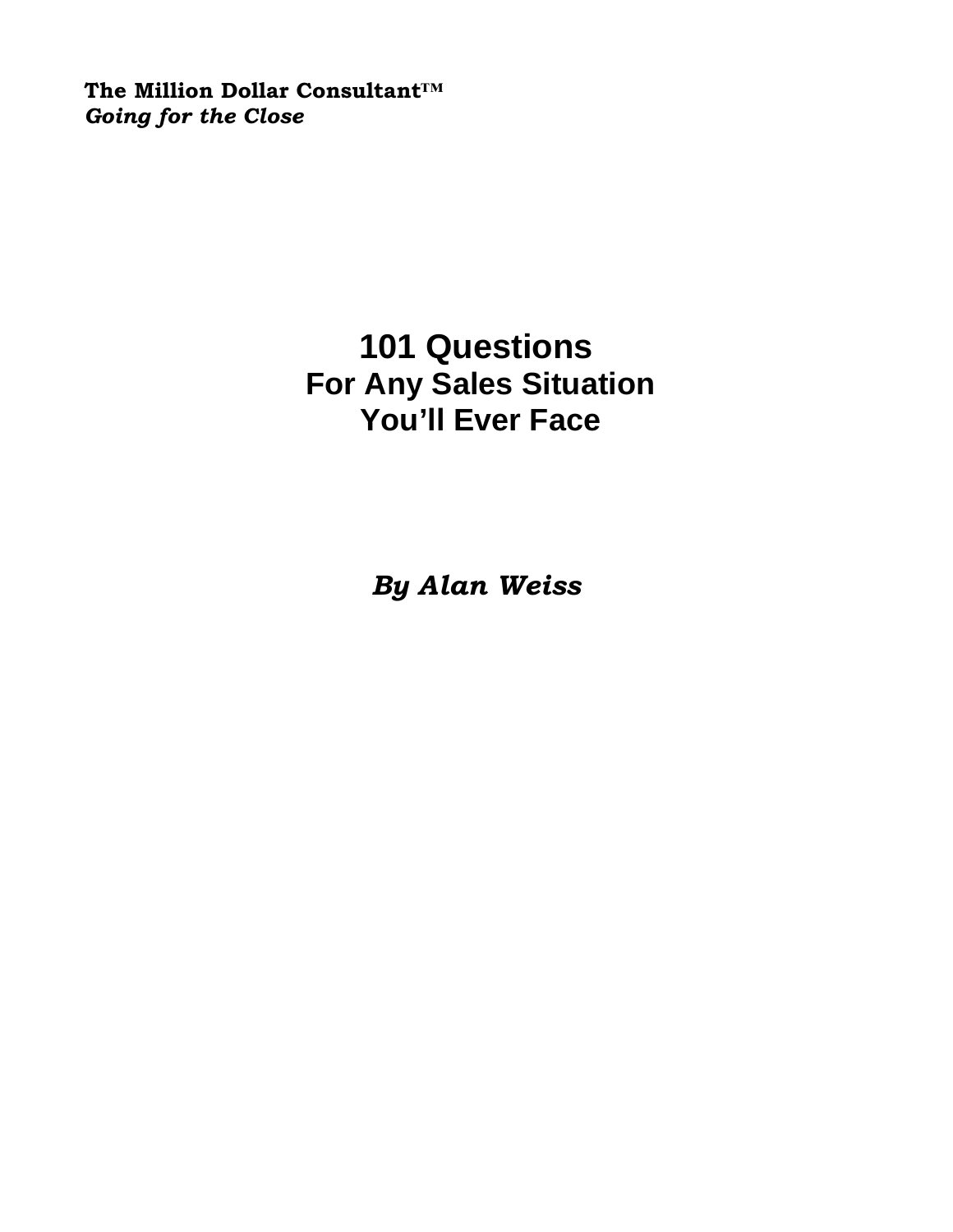#### **An overview**

 This material is intended to provide questions to ask in virtually any sales situation, thereby:

- 1. Maintaining a conversational and "non-sales" approach.
- 2. Keeping the other party talking in order to learn.
- 3. Avoiding "deselection" by volunteering very little yourself.
- 4. Finding the buyer, building a relationship, and closing business.
- 5. Accelerating the entire sales process.

 The opposing page provides the opportunity for you to customize the questions to fit your particular type of sale, niche, specialty, or customer. I strongly advise that you personalize the generic questions so that they support your particular practice or business.

 You might choose to take this manual on calls, to keep it by the phone, or to use it as the basis for printing out your own questions to keep in your briefcase or calendar. The copyright is intended to protect the work as it is presented, and to avoid resale or unethical use. However, you should feel free to incorporate the generic questions and the derivations that flow from them into your personal routine and support materials.

 The questions are deliberately overlapping, and stop just short of duplicative. Essentially, you want to elicit the same information in as many diverse ways as possible.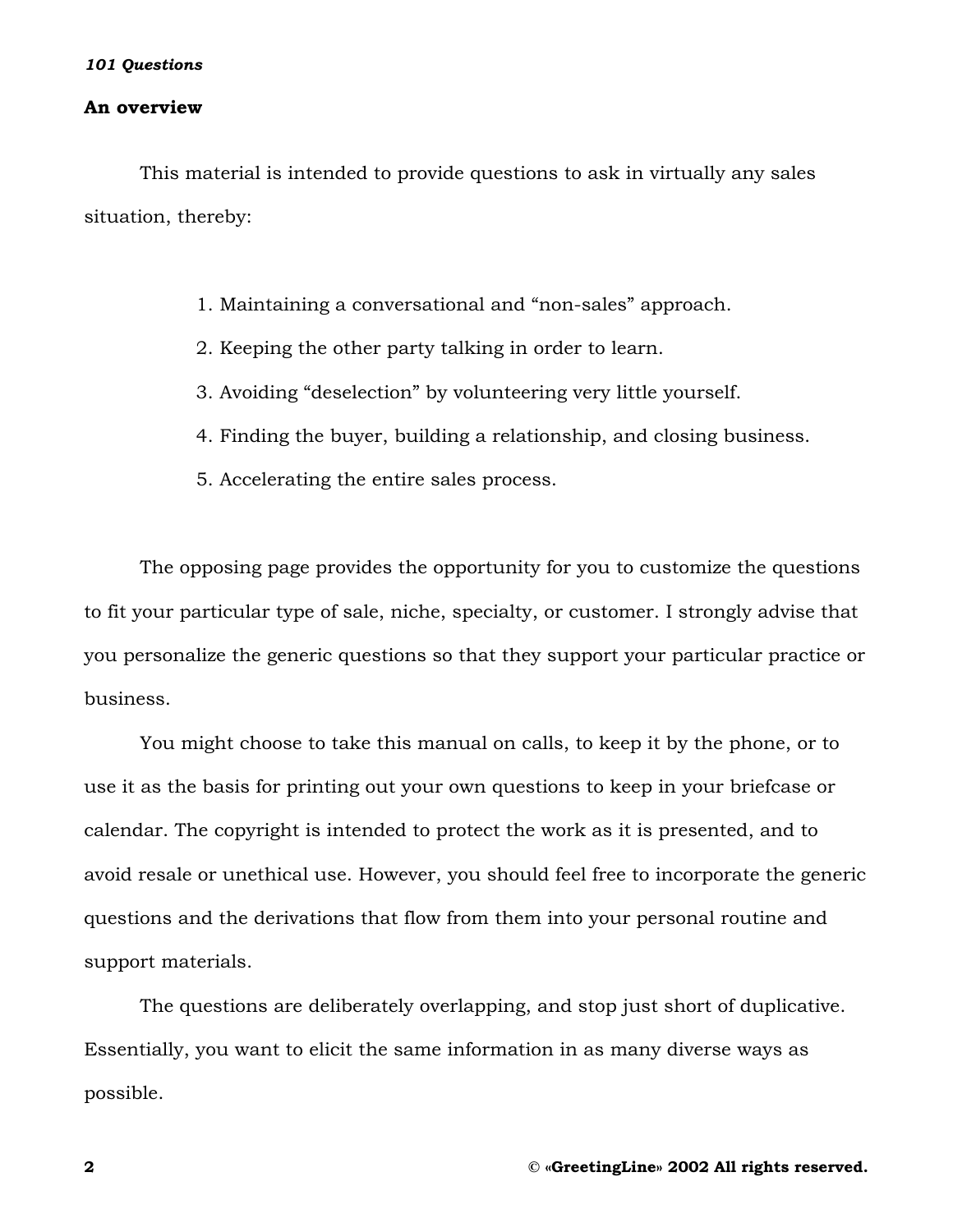### **A few guidelines for use**

 • Don't interrogate people. It's seldom necessary to ask even the majority of questions in any one category.

 • Employ follow-up questions. The questions contained herein are "triggers" which may engender a response that demands further clarification.

 • Trust is essential for candor. The other party will be most honest and responsive when trust is established (e.g., they believe you have their best interests in mind).

 • Never be content with a single question, no matter how satisfying the answer appears to be. Some people will attempt to deceive you to save their ego, and others will inadvertently deceive you because they misunderstood the question. I recommend that you use at least three questions per category if the answers are consistent, and six or more if the answers appear to be inconsistent.

 These questions are rational, objective, and most of all, based on common sense and simple discourse. Try not to be distracted or to digress yourself until the answer you're seeking in any given category is forthcoming. For example, it's dysfunctional to ask questions about objectives if you haven't asked the questions to satisfy you that you're talking to an economic buyer. Discipline is best.

 Ironically, the longer you take to find the right answers, the more you accelerate the business.

Good selling and good luck!

— Alan Weiss, Ph.D.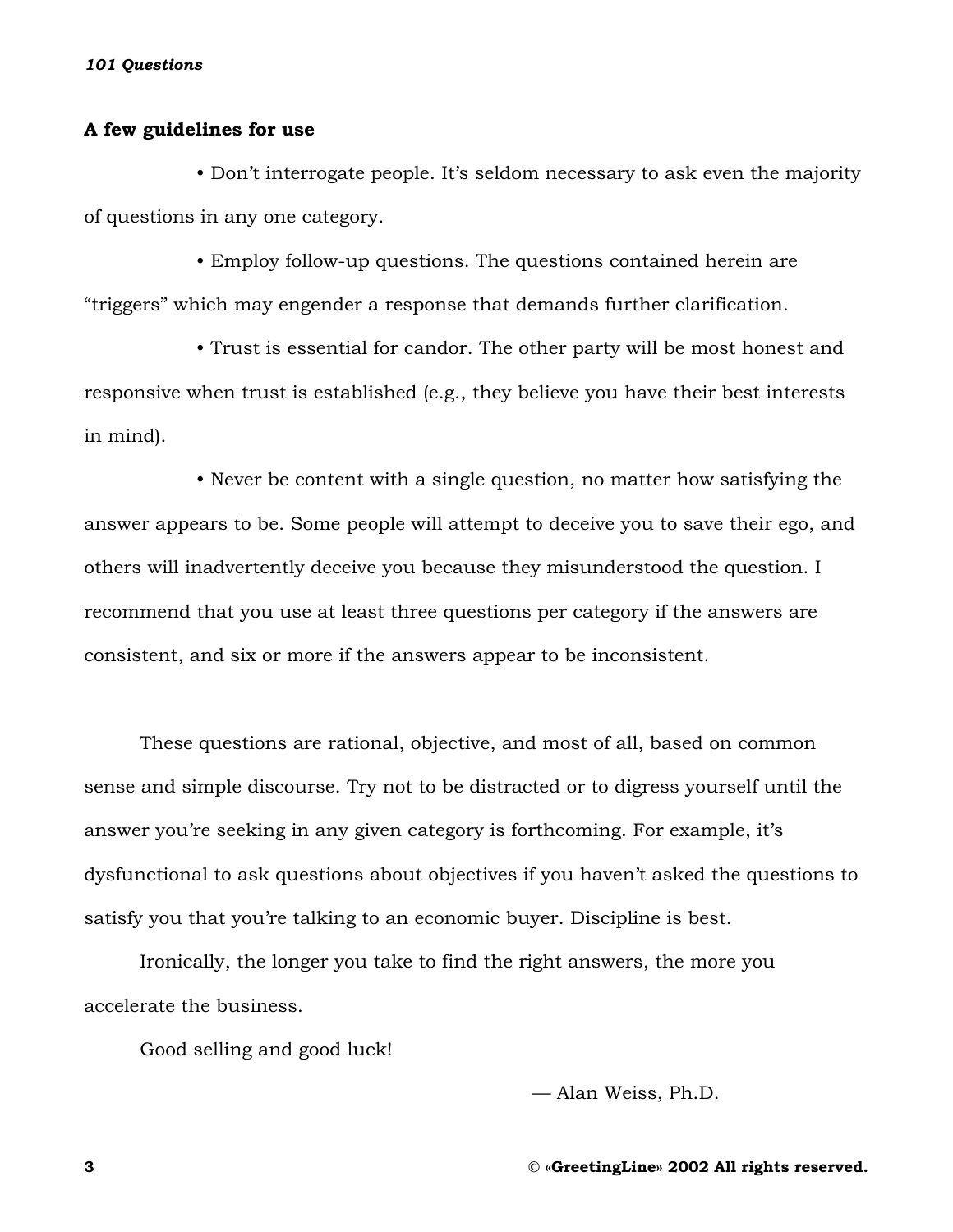# **I. Qualifying the Prospect**

This is the process of determining whether the inquiry is appropriate for your business in terms of size, relevance, seriousness, and related factors. In other words, you don't want to pursue a lead which can't result in legitimate—and worthwhile business.

Questions:

- 1. Why do you think we might be a good match?
- 2. Is there budget allocated for this project?
- 3. How important is this need (on a scale of 1-10)?
- 4. What is your timing to accomplish this?
- 5. Who, if anyone, is demanding that this be accomplished?
- 6. How soon are you willing to begin?
- 7. Have you made a commitment to proceed, or are you still analyzing?
- 8. What are your key decision criteria in choosing a resource?
- 9. Have you tried this before (will this be a continuing endeavor)?
- 10. Is your organization seeking formal proposals for this work?

*Key Point: You want to determine whether the potential work is large enough for your involvement, relevant to your expertise, and near enough on the horizon to merit rapid responsiveness.*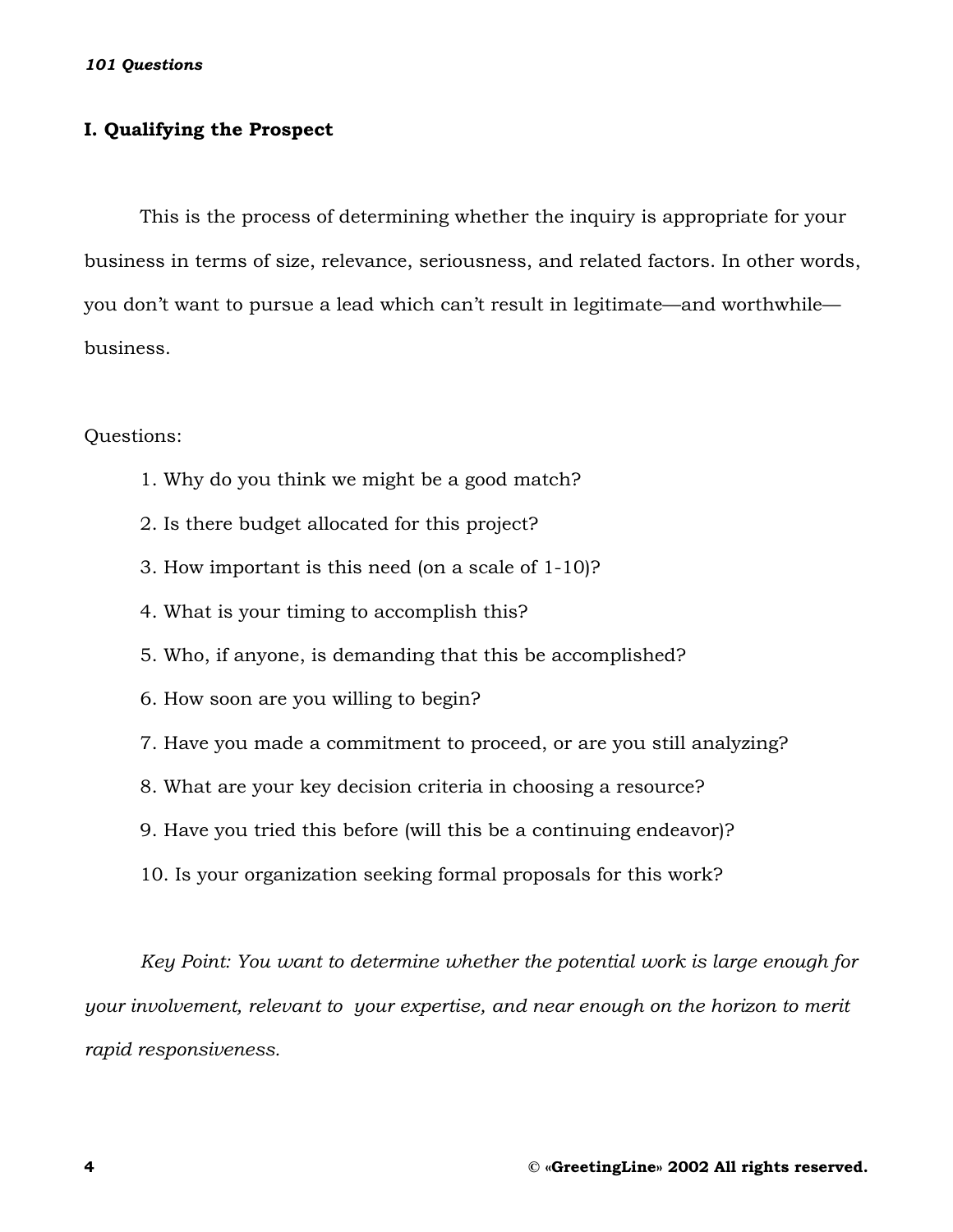### **II. Finding the Economic Buyer**

The economic buyer is the person who can write a check in return for your value contribution. He or she is the ONLY buyer to be concerned about. Contrary to a great deal of poor advice, the economic buyer is virtually *never* in human resources, training, meeting planning, or related support areas.

# Questions

- 11. Whose budget will support this initiative?
- 12. Who can immediately approve this project?
- 13. To whom will people look for support, approval, and credibility?
- 14. Who controls the resources required to make this happen?
- 15. Who has initiated this request?
- 16. Who will claim responsibility for the results?
- 17. Who will be seen as the main sponsor and/or champion?
- 18. Do you have to seek anyone else's approval?
- 19. Who will accept or reject proposals?
- 20. If you and I were to shake hands, could I begin tomorrow?

*Key Point: The larger the organization, the more the number of economic buyers. They need not be the CEO or owner, but must be able to authorize and produce payment. Committees are* never *economic buyers.*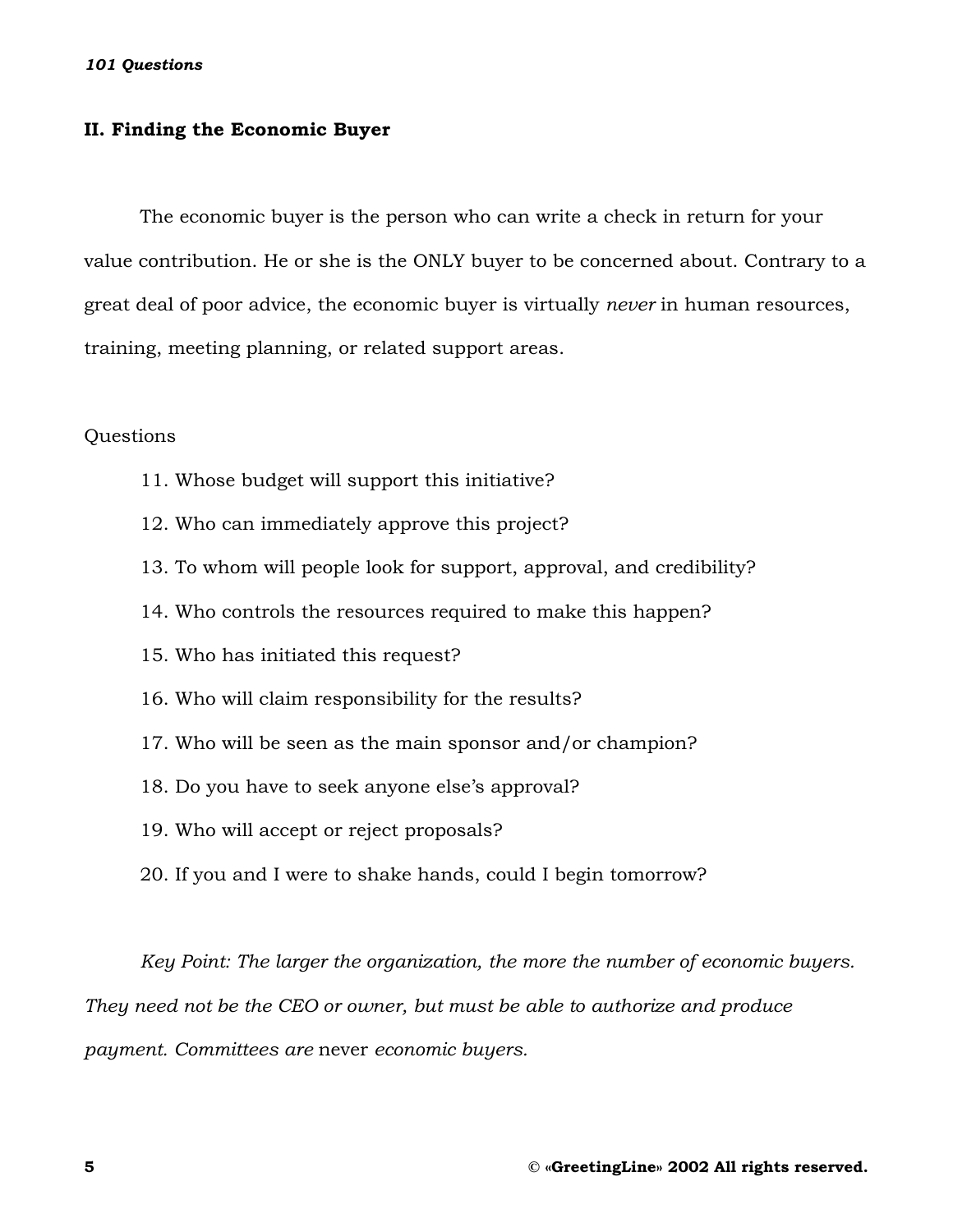# **III. Rebutting Objections**

"Obstacles are those terrible things you see when you take your eyes off the goal," said philosopher Hannah Arendt. Objections are a sign of *interest.* Turn them around to your benefit. Once you demolish objections, there is no longer a reason not to proceed in a partnership.

Questions (in responding to an economic buyer's objections)

21. Why do you feel that way? (Get at the true cause.)

22. If we resolve this, can we then proceed? (Is this the sole objection?)

23. But isn't that exactly why you need me? (The reversal approach.)

24. What would satisfy you? (Make the buyer answer the objection.)

25. What can we do to overcome that? (Demonstrate joint accountability.)

26. Is this unique? (Is there precedent for overcoming it?)

27. What's the consequence? (Is it really serious or merely an annoyance?)

28. Isn't that low probability? (Worry about likelihoods, not the remote.)

29. Shall I address that in the proposal? (Let's focus on value.)

30. Why does it even matter in light of the results? (The ROI is the point.)

 *Key Points: Don't be on the defensive by trying to slay each objection with your sword, or you'll eventually fall on it. Embrace the buyer in the "solutions," and demonstrate that some objections are insignificant when compared with benefits (e.g., there will always be some unhappy employees in any change effort).*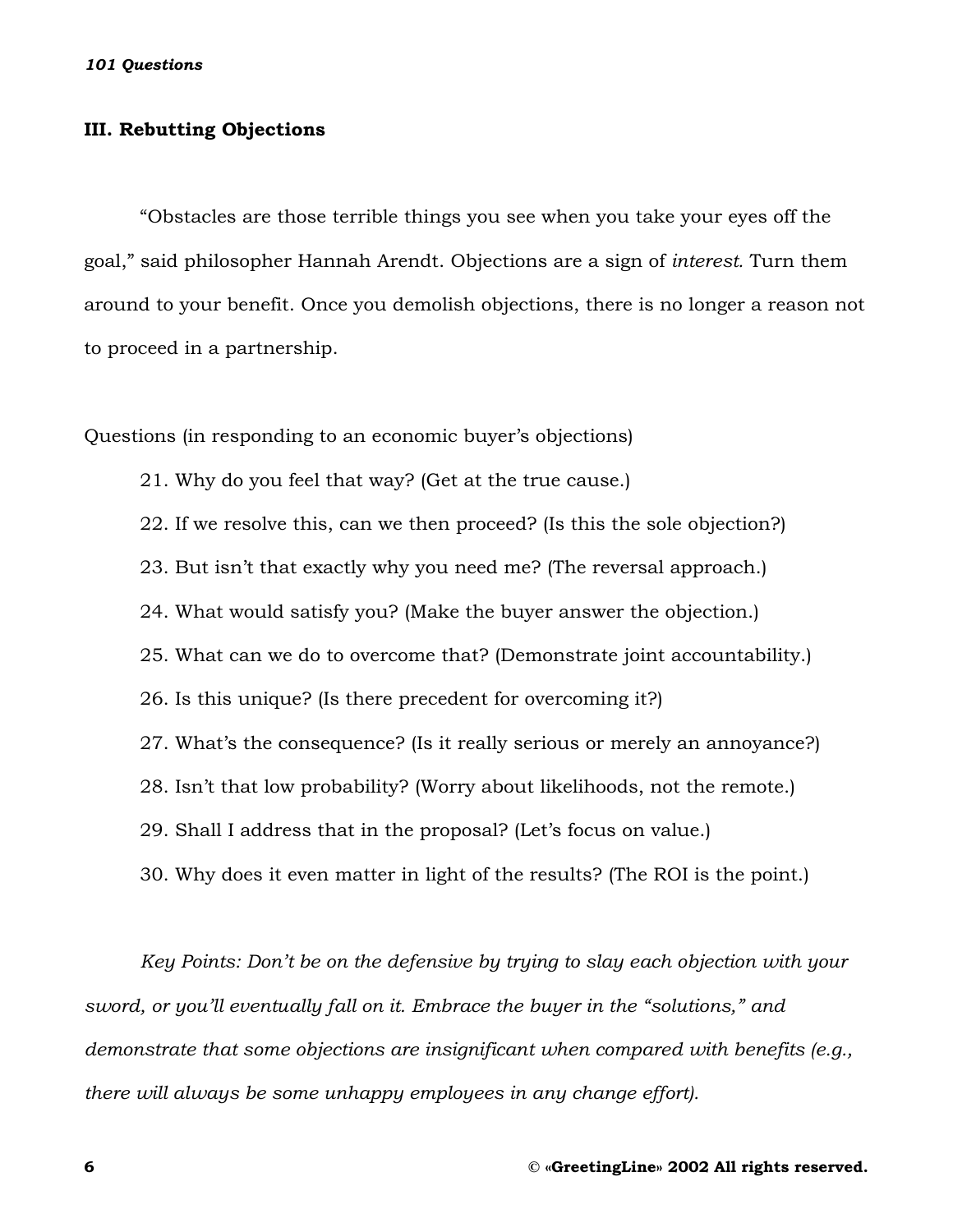## **IV. Establishing Objectives**

 Objectives are the *outcomes* which represent the client's desired and improved conditions. They are never inputs (e.g., reports, focus groups, manuals) but rather always outputs (e.g., increased sales, reduced attrition, improved teamwork). Clear objectives prevent "scope creep" and enable a rational engagement and disengagement to take place, resulting in much greater consulting efficiency and profit margins. (Note that items IV, V, and VI—objectives, measures, and value—are the basis of conceptual agreement.)

## Questions

- 31. What is the ideal outcome you'd like to experience?
- 32. What results are you trying to accomplish?
- 33. What better product/service/customer condition are you seeking?
- 34. Why are you seeking to do this (work/project/engagement)?
- 35. How would the operation be different as a result of this work?
- 36. What would be the return on investment (sales, assets, equity, etc.)?
- 37. How would image/repute/credibility be improved?
- 38. What harm (e.g., stress, dysfunction, turf wars, etc.) would be alleviated?
- 39. How much would you gain on the competition as a result?
- 40. How would your value proposition be improved?

*Key Points: Most buyers know what they* want *but not necessarily what they*  need. *By pushing the buyer on the end results you are helping to articulate and formalize the client's perceived benefits, thereby increasing your own value in the process. Without clear objectives you do not have a legitimate project.* 

**7 © «GreetingLine» 2002 All rights reserved.**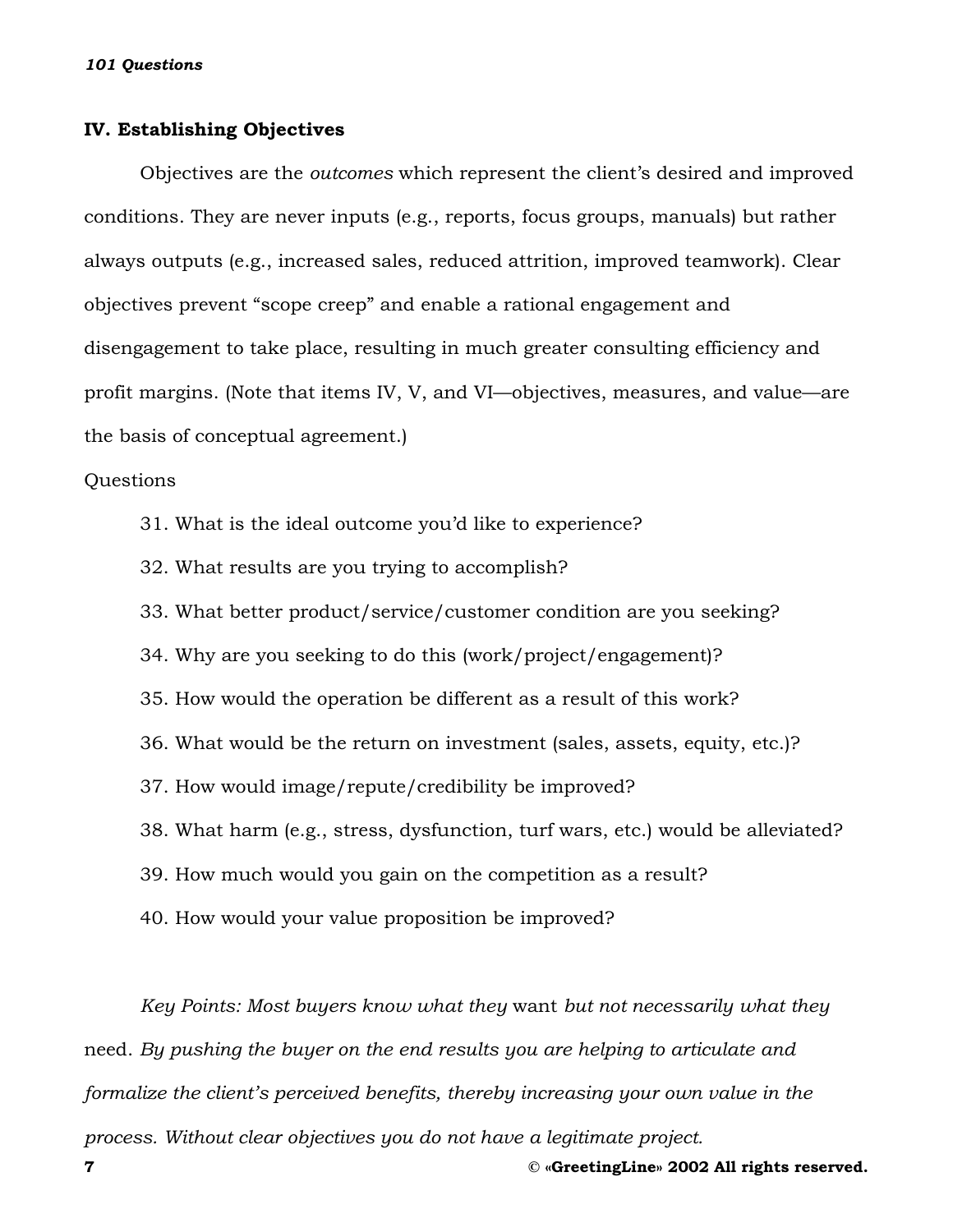#### **V. Establishing Metrics**

"Metrics" are measures of progress toward the objectives, which enable you and the client to ascertain the rate and totality of success. They assign proper credit to you and your efforts, and also signify when the project is complete (objectives are met) and it is proper to disengage.

#### Questions

- 41. How will you know we've accomplished your intent?
- 42. How, specifically, will the operation be different when we're done?
- 43. How will you measure this?
- 44. What indicators will you use to assess our progress?
- 45. Who or what will report on our results (against the objectives)?
- 46. Do you already have measures in place you intend to apply?
- 47. What is the rate of return (on sales, investment, etc.) that you seek?
- 48. How will we know the public, employees, and/or customers perceive it?
- 49. Each time we talk, what standard will tell us we're progressing?
- 50. How would you know it if you tripped over it?

*Key Points: Measures can be subjective, so long as you and the client agree on who is doing the measuring and how. For example, the buyer's observation that he or she is called upon less to settle "turf" disputes and has fewer complaints from direct reports aimed at colleagues are valid measures for the objective of "improved* 

*teamwork."*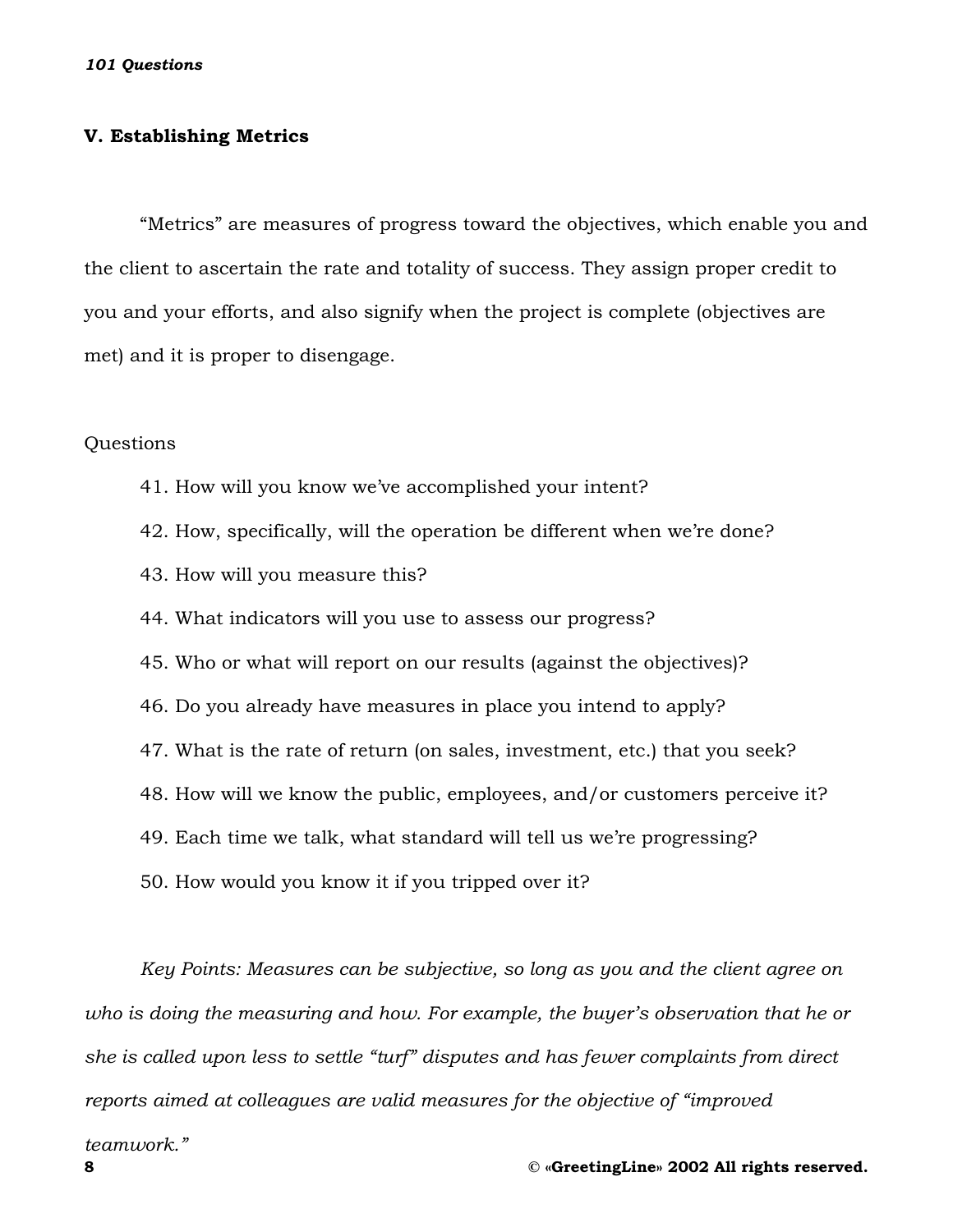# **VI. Assessing Value**

Determining the value of the project for the client's organization is *the* most critical aspect of conceptual agreement and pre-proposal interaction. That's because when the buyer stipulates to significant value, the fee is placed in proper perspective (ROI) and is seldom an issue of contention. Conversations with the buyer should always focus on value and never on fee or price.

# Questions

- 51. What will these results mean for your organization?
- 52. How would you assess the actual return (ROI, ROA, ROS, ROE, etc.)?
- 53. What would be the extent of the improvement (or correction)?
- 54. How will these results impact the bottom line?
- 55. What are the *annualized* savings (first year might be deceptive)?
- 56. What is the intangible impact (e.g., on repute, safety, comfort, etc.)?
- 57. How would you, personally, be better off or better supported?
- 58. What is the scope of the impact (on customers, employees, vendors)?
- 59. How important is this compared to your overall responsibilities?
- 60. What if this fails?

*Key Points: Subjective value (stress alleviated) can be every bit as important as more tangible results (higher sales). Never settle for "Don't worry, it's important." Find out* how *important, because that will dictate the acceptable fee range.*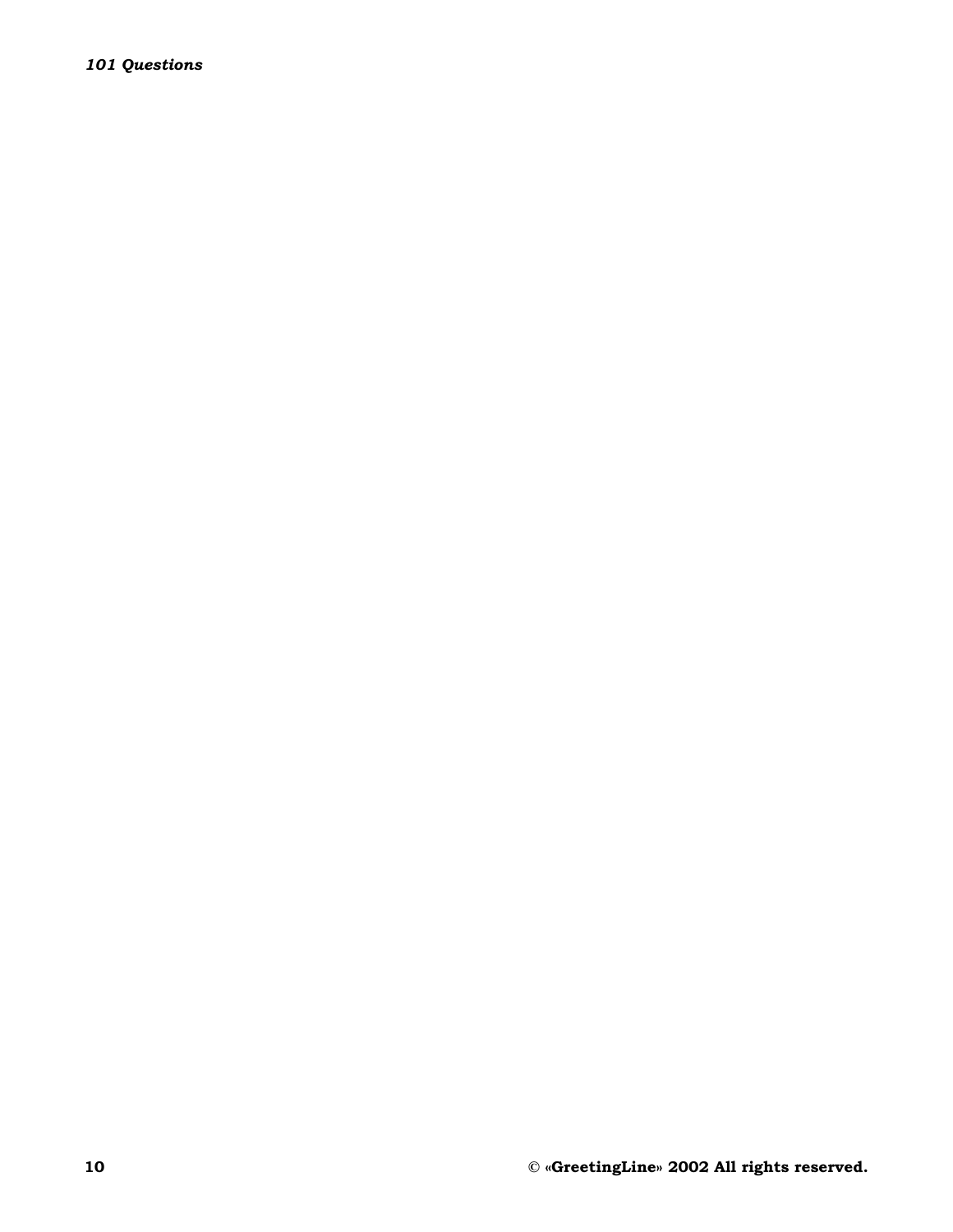## **VII. Determining the Budget Range**

Too much guessing takes place in the absence of a general understanding about how much the prospect intends to invest (prior to understanding the full value proposition). In many cases, the budget is fixed and entirely inappropriate, and in others it represents a better understanding of the ROI than that of the consultant! (Don't forget, this presupposes you're talking to an economic buyer.)

#### Questions

- 61. Have you arrived at a budget or investment range for this project?
- 62. Are funds allocated, or must they be requested?
- 63. What is your expectation of investment required?
- 64. So we don't waste time, are there parameters to remain within?
- 65. Have you done this before, and at what investment level?
- 66. What are you able to authorize during this fiscal year?
- 67. Can I assume that a strong proposition will justify proper expenditure?
- 68. How much are you prepared to invest to gain these dramatic results?
- 69. For a dramatic return, will you consider a larger investment?
- 70. Let's be frank: What are you willing to spend?

 *Key Points: There is nothing wrong with exceeding the budget expectation if you muster a strong enough value proposition. But don't even proceed with a proposal if the prospect has a seriously misguided expectation of the investment need, or simply has an inadequate, fixed budget.*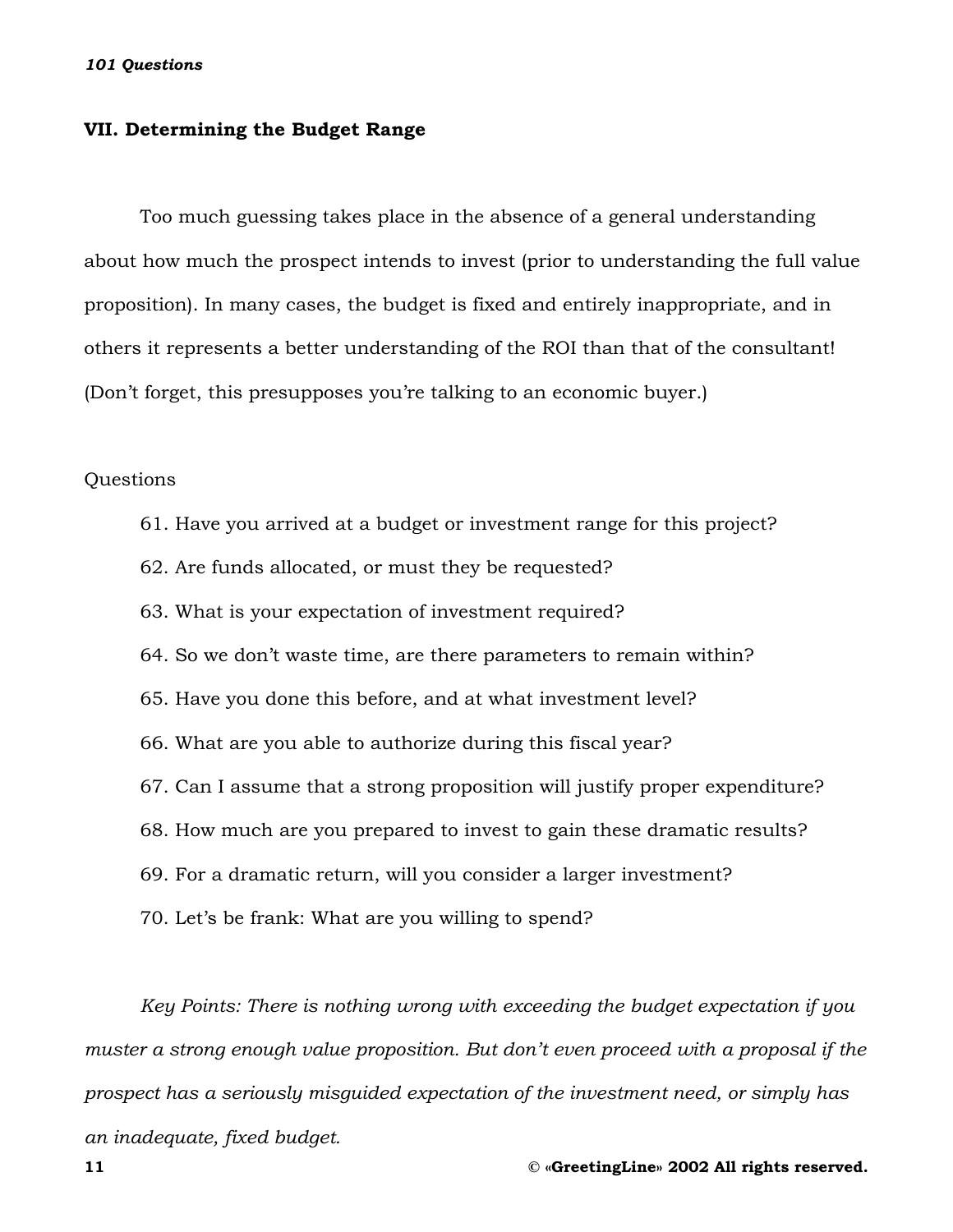#### **VIII. Preventing Unforeseen Obstacles**

As comedienne Gilda Radnor used to say, "It's always something." Inevitably, it seems, the best laid plains are undermined by objections, occurrences, and serendipity from left field. Fortunately, there are questions to establish some preventive actions against even the unforeseen.

# Questions

 71. Is there anything we haven't discussed which could get in the way? 72. In the past, what has occurred to derail potential projects like this? 73. What haven't I asked you that I should have about the environment? 74. What do you estimate the probability is of our going forward? 75. Are you surprised by anything I've said or that we've agreed upon? 76. At this point, are you still going to make this decision yourself? 77. What, if anything, do you additionally need to hear from me? 78. Is anything likely to change in the organization in the near future? 79. Are you awaiting the results of any other initiatives or decisions? 80. If I get this proposal to you tomorrow, how soon will you decide?

*Key Points: Make sure that your project isn't contingent upon other events transpiring (or not transpiring). If the buyer is holding out on you, these questions will make it more difficult to dissemble. Build into your proposal benefits to outweigh the effects of any external factors.*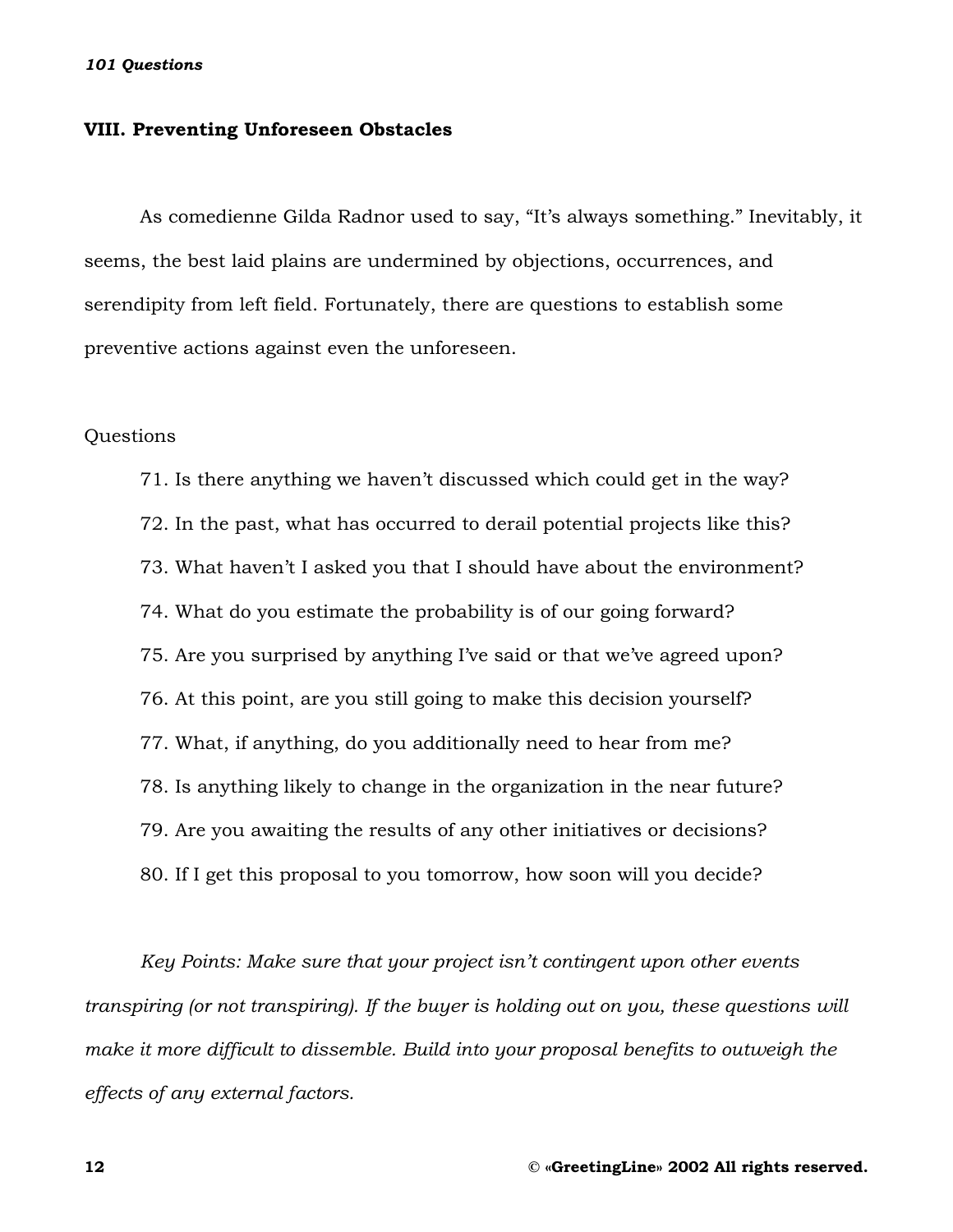#### **IX. Increasing the Size of the Sale**

Once conceptual agreement is gained, it makes sense to capitalize on the common ground and strive for the largest possible relationship. Most consultants don't obtain larger contracts *because they don't ask for or suggest them.* You can't possibly lose anything attempting to increase the business at this juncture.

#### Questions

 81. Would you be amenable to my providing a variety of options? 82. Is this the only place (division, department, geography) applicable? 83. Would it be wise to extend this through implementation and oversight? 84. Should we plan to also coach key individuals essential to the project? 85. Would you benefit from benchmarking against other firms? 86. Would you also like an idea of what a retainer might look like? 87. Are there others in your position with like needs I should see? 88. Do your subordinates possess the skills to support you appropriately? 89. Should we run focus groups/other sampling to test employee reactions? 90. Would you like me to test customer response at various stages?

*Key Points: If you don't ask, you don't get. Don't throw everything including the kitchen sink into your proposal in an attempt to justify your fee. Instead, "unbundle" what you're capable of providing and add them back in at additional fee.*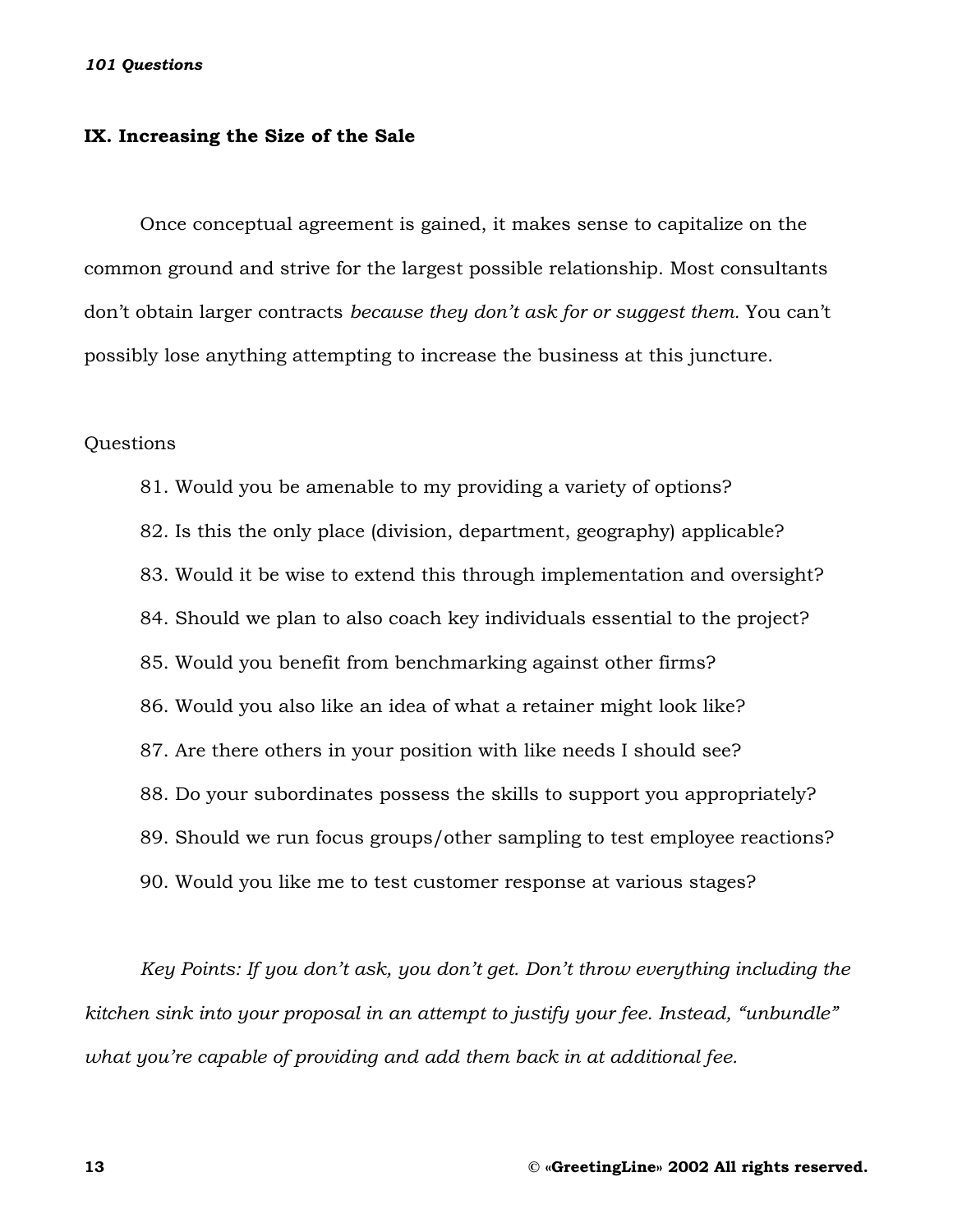## **X. Going for the Close**

Home stretch, but not across the finish line. Runners who slow up at the approaching tape lose to someone else with a better late "kick." Run through the tape at full speed by driving the conversation right through the close of the sale and the check clearing the bank.

#### Questions

 91. If the proposal reflects our last discussions, how soon can we begin? 92. Is it better to start immediately, or wait for the first of the month? 93. Is there anything at all preventing our working together at this point? 94. How rapidly are you prepared to begin once you see the proposal? 95. If you get the proposal tomorrow, can I call Friday at 10 for approval? 96. While I'm here, should I begin some of the preliminary work today? 97. Would you like to shake hands and get started, proposal to follow? 98. Do you prefer a corporate check or to wire the funds electronically? 99. May I allocate two days early next week to start my interviews? 100. Can we proceed?

*Key Points: There is* never *a better time than when you're in front of the buyer and he or she is in agreement and excited about the project. Even without a proposal, beginning immediately "pours cement" on the conceptual agreement and greatly diminishes the possibility of being derailed by surprise.*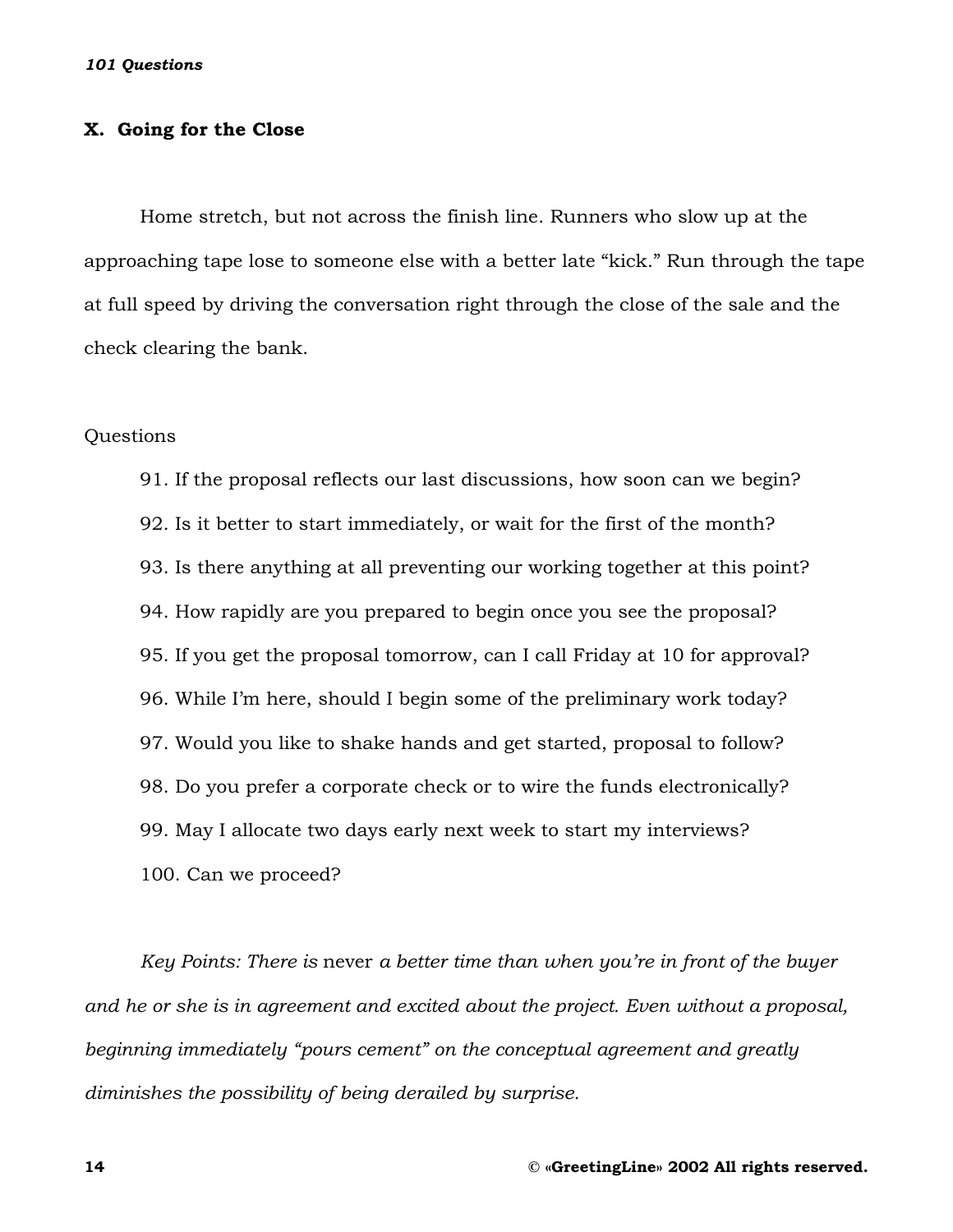# **XI. The Most Vital Question**

All of the preceding 100 questions are actually based on the reaction to one question which we often fail to ask of the most difficult person of all. And unlike most of the prior inquiries, it's a simple binary question, with a clear "yes or no" response.

Question

101. Do you believe it yourself?

*Key Points: The first sale is always to yourself.*